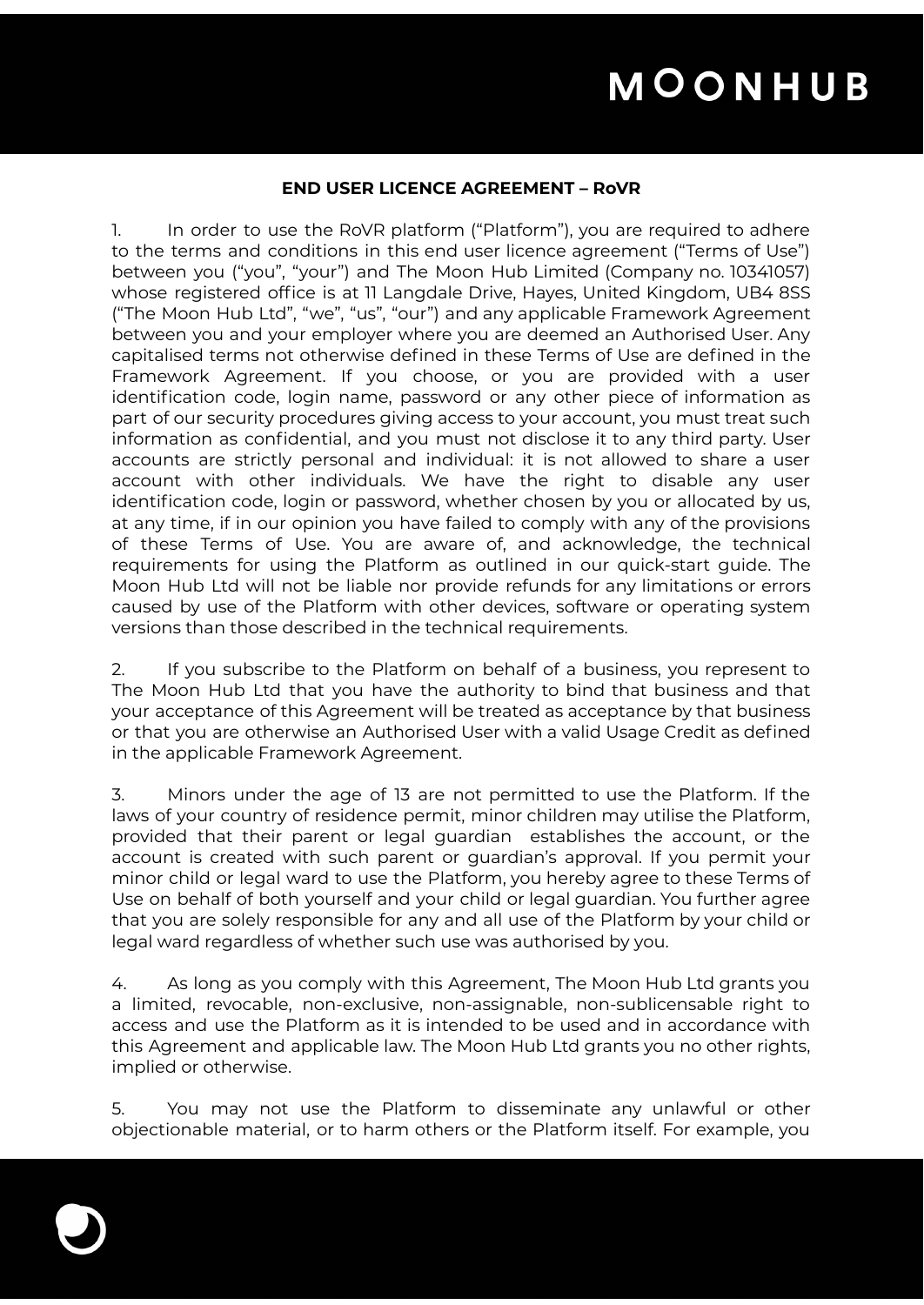must not: (i) use the Platform to harm, threaten, or harass another person, organisation, or The Moon Hub Ltd; (ii) damage, disable, overburden, or impair the Platform; (iii) resell or redistribute any part of the Platform or access to the Platform, including the sale or purchase of an Account and/or Usage Credits; (iv) use or attempt to use any unauthorized means to modify, reroute, or gain access to the Platform; (v) use any automated process or service (such as a bot, a spider, periodic caching of information stored by The Moon Hub Ltd, or meta-searching) to access or use the Platform, or to copy or scrape data from the Platform; or (vi) obtain (or try to obtain) any data or content from the Platform, except the data or content that we intend to make available to you.

6. You are responsible for backing up the user content ("User Content") that you store on the Platform. We may permanently delete your User Content from the Platform if your access to the Platform is suspended or cancelled. We do not have any obligation to return User Content to you after your access to the Platform has been suspended or cancelled. If User Content is stored with an expiration date, we may also delete the User Content as of that date. User Content that is deleted may be irretrievable.

7. The Moon Hub Ltd may offer additional products (defined as scenarios or additional training material) and/or Professional Services which shall be subject to the terms of the Framework Agreement.

8. The quantity and nature of the products and/or Professional Services offered may vary in time: The Moon Hub Ltd reserves the right to add and withdraw products and/or Professional Services. Some of these products and/or Professional Services may be offered by The Moon Hub Ltd while others may be made available by other parties not affiliated with The Moon Hub Ltd (collectively, the "Third Party Sellers"). Some products and/or Professional Services may be made available to you at no charge, while other products and/or Professional Services may be purchased with Usage Credits or other means of payment.

9. You agree that The Moon Hub Ltd is not responsible for any product or professional service that originates from a source other than The Moon Hub Ltd. All matters concerning the products or professional services offered by Third Party Sellers, including, but not limited to, purchase terms, payment terms, warranties, guarantees, maintenance and delivery, are solely between you and the Third Party Sellers. We make no warranties or representations whatsoever with regard to any products or professional Services by the Third Party Sellers. You will not consider us (and we will not be construed as) a party to such transactions, whether or not we may have received some form of revenue or other remuneration in connection with such transactions, and we will not be liable for any costs or damages arising out of, either directly or indirectly, you or any other person involved or related to the transactions.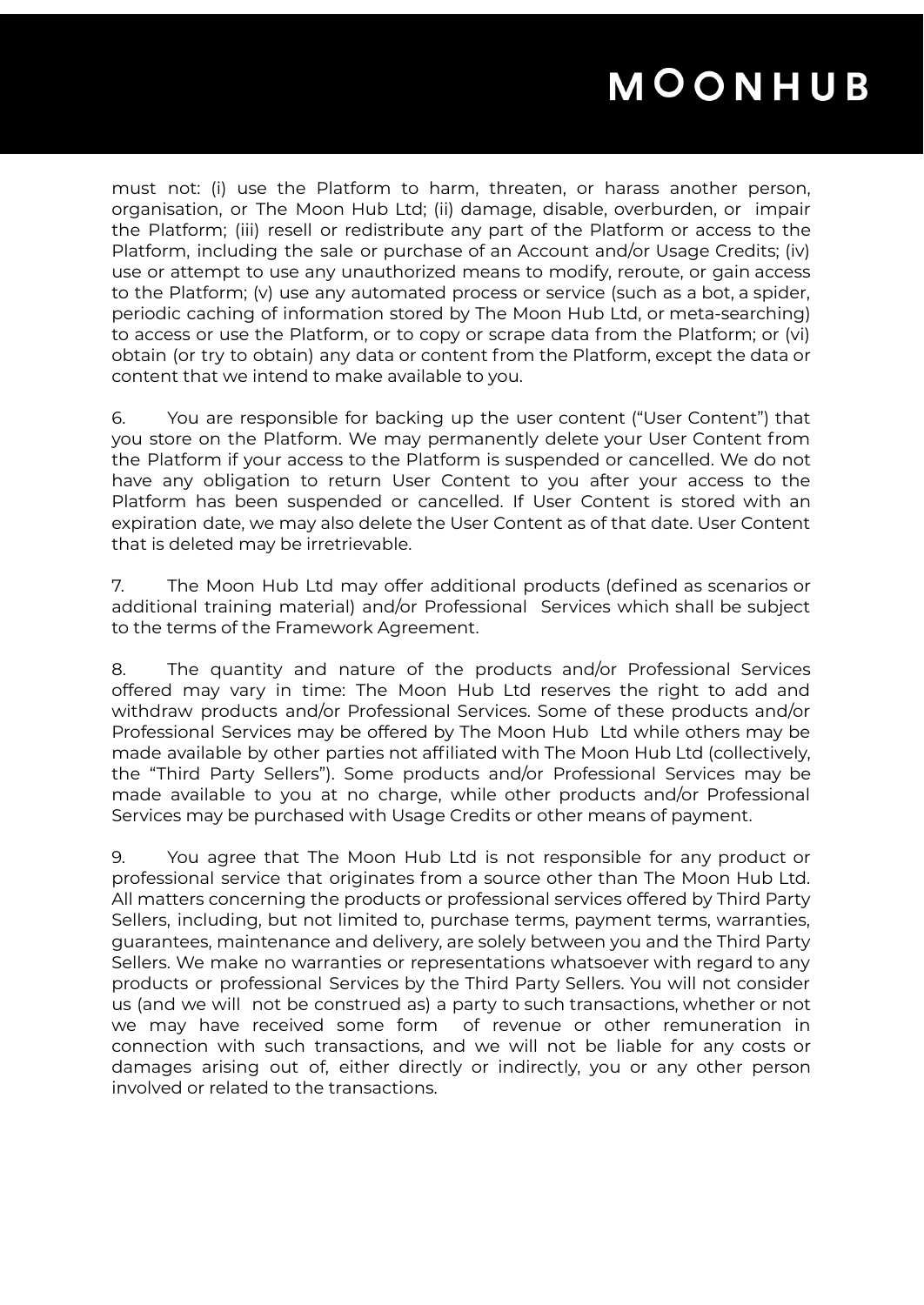#### **Licenses, Subscriptions and Payment**

10. You shall only use the Platform with a valid Usage Credit. Some functionalities and features of the Platform may be made available to you at no charge, while other features may be purchased (including but not limited to licenses, subscriptions, premium library items, etc

11. By providing The Moon Hub Ltd with a payment method, you (i) represent that you are authorised to use the payment method that you provided and that any payment information you provide is true and accurate; (ii) authorise The Moon Hub Ltd to charge for the Usage Credits using your payment method.

12. For accounts that have been frozen longer than 3 months after cancellation of the subscription, The Moon Hub Ltd will remove all User Content you uploaded or created.

13. You must pay for all reasonable costs we incur to collect any past due amounts. These include reasonable attorneys' fees and other legal fees and costs, in event of default.

#### **Intellectual Property Rights**

14. All information, data, text, documents, graphics, logos, designs, images, pictures, photographs, videos, multimedia, interactive features or other content, services or materials (or any part of them) accessible on the Platform ("Materials") are protected by copyright, trade marks, database rights and other intellectual property rights and are owned by or licensed to The Moon Hub Ltd or are otherwise used by The Moon Hub Ltd as permitted by applicable law or the Framework Agreement. Nothing contained herein shall be construed as conferring by implication, estoppel or otherwise, any license or right to use the Materials other than as permitted in these Terms of Use. Unless you have permission from the creator or original content supplier, you agree not to download, cache, reproduce, modify, edit, alter or enhance any of the Materials, not to use them in other software applications or use them for other purposes than made possible by the Platform.

15. The Moon Hub Ltd owns and retains all proprietary rights to the Platform and all associated copyrights, trademarks, brands, service marks, patents, The Moon Hub Ltd object libraries, characters, props or other proprietary rights under law. All of the trademarks, service marks, brand and trade names and logos appearing on the Platform are the proprietary intellectual property of the owners of such marks or names and you may not use, modify, remove or otherwise infringe any of such proprietary intellectual property.

16. By agreeing to use the Platform you agree to receive newsletters, alerts, promotional and other emails from The Moon Hub Ltd. You may unsubscribe from these mailing lists as required by law via the Platform.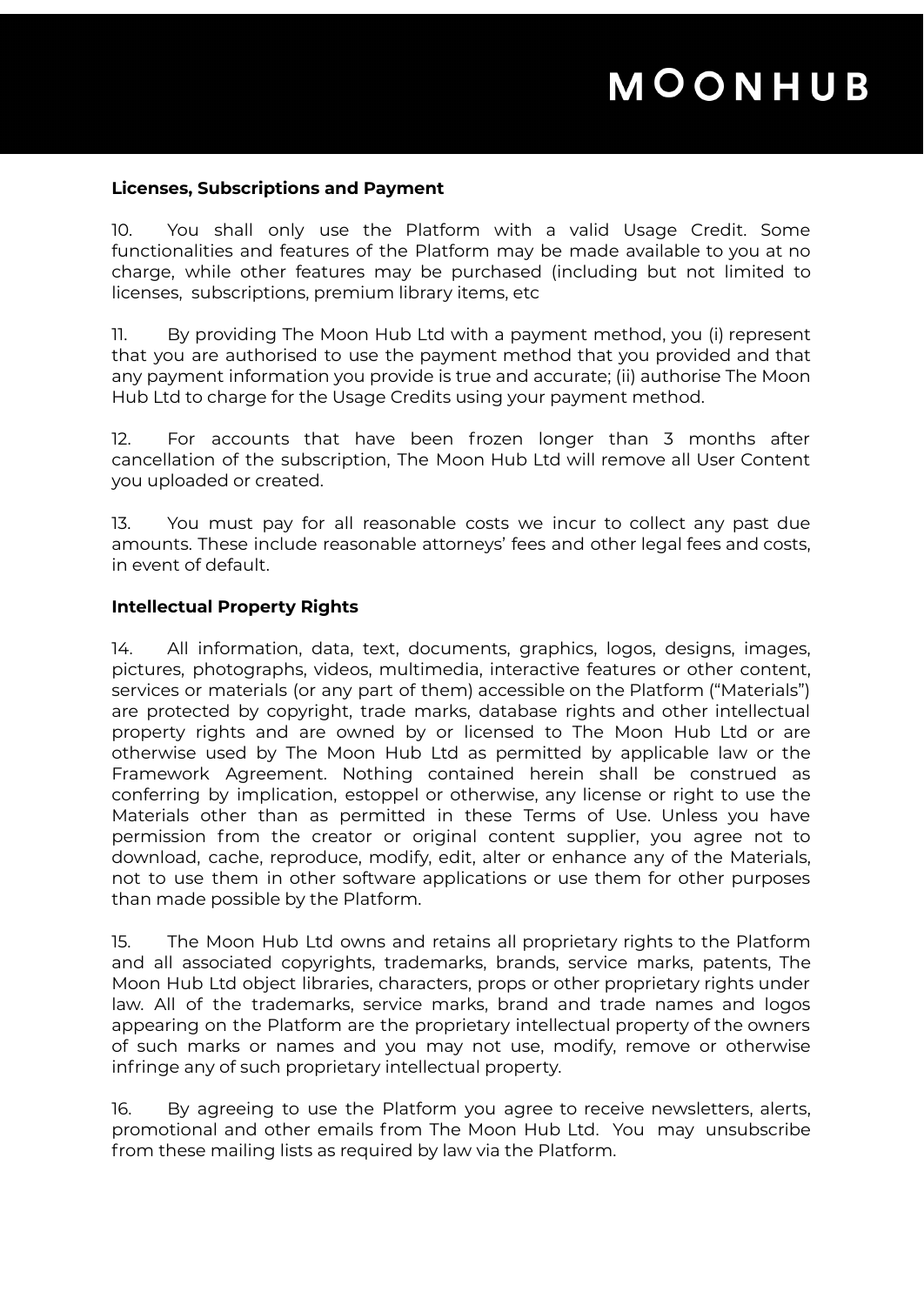#### **Videos**

17. The videos/scenarios provided by The Moon Hub Ltd on the Platform are subject to copyright and other intellectual property rights. You may only use such videos/scenarios as part of the Platform and if you are found to be copying, distributing or infringing on such intellectual property rights, immediate legal action will be taken.

### **Privacy and Security**

18. We are committed to protecting your privacy and security. All personal data that we collect from you will be processed in accordance with our Privacy Policy available here: <https://www.themoonhub.com/privacy-policy/>. You should review our Privacy Policy, which is incorporated into these Terms of Use by this reference, and you confirm that when using the Platform, you consent to your personal data being used and processed in accordance with our Privacy Policy.

#### **Disclaimers of Warranty**

19. PLEASE NOTE THE FOLLOWING IMPORTANT DISCLAIMERS OF WARRANTIES.

19.1 THE MOON HUB LTD DOES NOT WARRANT THAT THE FUNCTIONAL ASPECTS OF THE PLATFORM WILL BE ERROR FREE, OR THAT THE PLATFORM WILL BE CONSTANTLY AVAILABLE, OR AVAILABLE AT ALL, OR THAT TRANSMISSION OF DATA TO / FROM THE PLATFORM WILL OCCUR AT ANY MINIMUM SPEED OR THAT THE PLATFORM OR THE SERVERS THAT MAKE IT AVAILABLE ARE FREE OF VIRUSES OR OTHER HARMFUL COMPONENTS. THE MOON HUB LTD DOES NOT WARRANT OR REPRESENT THAT ANY CONTENT ASSOCIATED WITH OR USED IN CONNECTION WITH THE PLATFORM IS FACTUAL OR ERROR-FREE OR THAT THE USE OF SUCH MATERIAL WILL NOT INFRINGE RIGHTS OF THIRD PARTIES. THE MOON HUB LTD RESERVES THE RIGHT TO CORRECT ANY ERRORS ON IN THE PLATFORM.

19.2. WITHOUT LIMITING THE FOREGOING, YOU ACKNOWLEDGE AND AGREE THAT EVERYTHING ASSOCIATED WITH THE PLATFORM IS PROVIDED "AS IS" AND "AS AVAILABLE" WITHOUT WARRANTY OF ANY KIND, EXPRESS OR IMPLIED, INCLUDING BUT NOT LIMITED TO IMPLIED WARRANTIES OF MERCHANTABILITY, FITNESS FOR A PARTICULAR PURPOSE, OR NON-INFRINGEMENT. THE MOON HUB LTD MAKES NO WARRANTIES ABOUT THE ACCURACY, RELIABILITY, COMPLETENESS OR TIMELINESS OF THE MATERIAL CONTAINED ON THE PLATFORM OR RESULTS TO BE OBTAINED FROM USING THE PLATFORM. EXCEPT AS OTHERWISE SPECIFICALLY SET FORTH HEREIN, THE MOON HUB LTD DOES NOT MAKE ANY REPRESENTATION ABOUT THE QUALITY OF ANY PRODUCT, SERVICES, INFORMATION OR OTHER MATERIAL PURCHASED OR OBTAINED BY YOU THROUGH USE OF THE PLATFORM.

### **Limitation of Liability**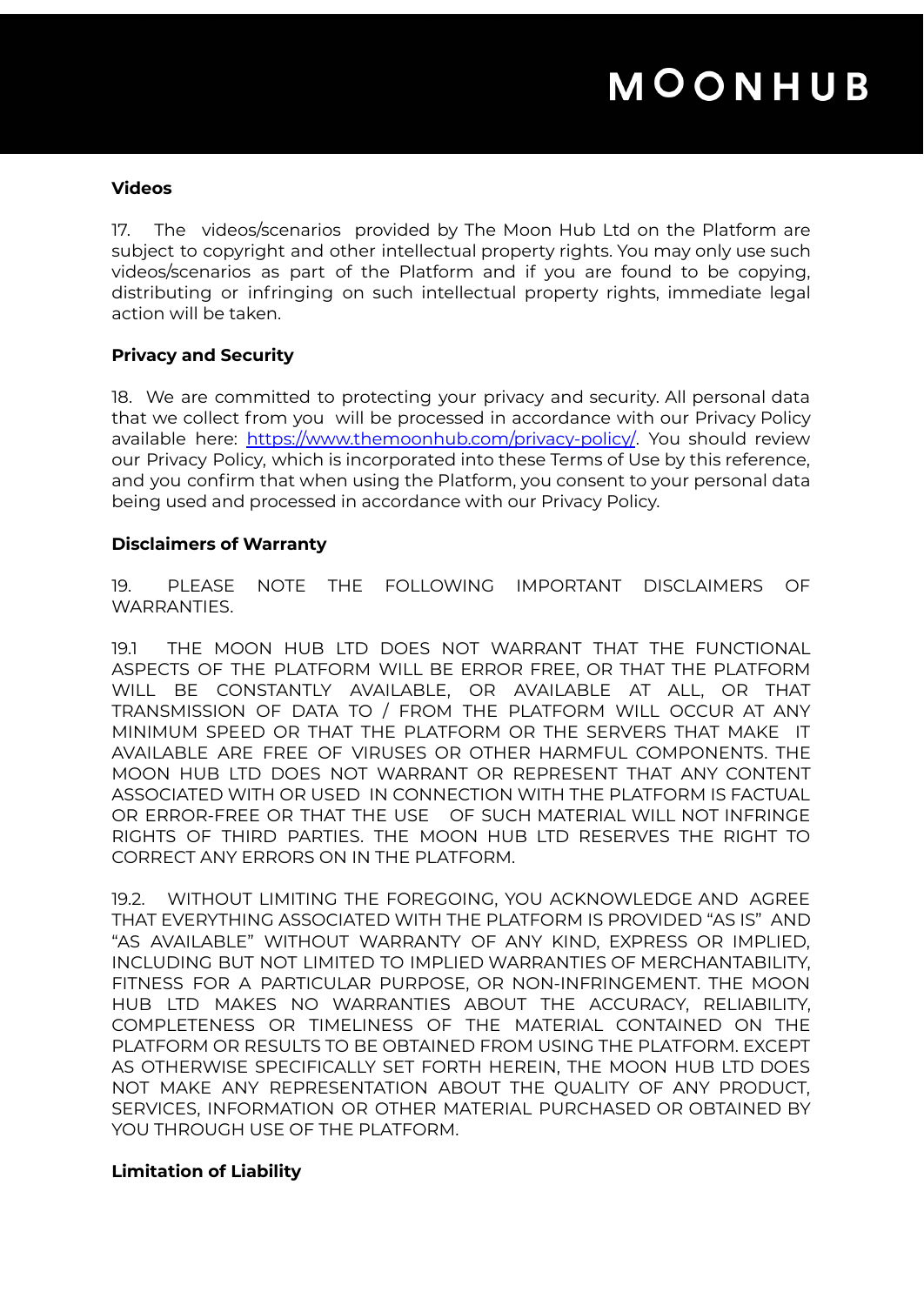20. YOU EXPRESSLY UNDERSTAND AND AGREE THAT WE AND OUR AFFILIATES SHALL NOT BE LIABLE FOR ANY DIRECT, INDIRECT, INCIDENTAL, SPECIAL, CONSEQUENTIAL, EXEMPLARY OR PUNITIVE DAMAGES, OR ANY OTHER DAMAGES WHATSOEVER, INCLUDING BUT NOT LIMITED TO, DAMAGES FOR LOSS OF PROFITS, GOODWILL, USE, DATA OR OTHER INTANGIBLE LOSSES (EVEN IF WE HAVE BEEN ADVISED OF THE POSSIBILITY OF SUCH DAMAGES), ARISING OUT OF, OR RESULTING FROM, (A) THE USE OR THE INABILITY TO USE THE PLATFORM; (B) THE USE OF ANY MATERIALS, USER CONTENT OR OTHER MATERIAL ON THE PLATFORM OR ANY WEBSITE OR WEBSITES LINKED TO THE PLATFORM, (C) THE COST OF PROCUREMENT OF SUBSTITUTE GOODS AND SERVICES RESULTING FROM ANY GOODS, DATA, INFORMATION OR SERVICES PURCHASED OR OBTAINED OR MESSAGES RECEIVED OR TRANSACTIONS ENTERED INTO THROUGH OR FROM THE PLATFORM; (D) UNAUTHORIZED ACCESS TO OR ALTERATION OF YOUR TRANSMISSIONS OR DATA; (E) STATEMENTS OR CONDUCT OF ANY THIRD PARTY ON THE PLATFORM; OR (F) ANY OTHER MATTER RELATING TO THE PLATFORM. IN NO EVENT SHALL OUR TOTAL LIABILITY TO YOU FOR ALL DAMAGES, LOSSES, AND CAUSES OF ACTION (WHETHER IN CONTRACT, TORT (INCLUDING, BUT NOT LIMITED TO, NEGLIGENCE), OR OTHERWISE) EXCEED THE AMOUNT PAID BY YOU, IF ANY, FOR ACCESSING THE PLATFORM, AND IN NO EVENT EXCEED FIVE HUNDRED BRITISH POUND STERLING (£500.00). IF YOU ARE DISSATISFIED WITH ANY PORTION OF THE PLATFORM, OR WITH ANY OF THE TERMS OF USE, YOUR SOLE AND EXCLUSIVE REMEDY IS THE DISCONTINUATION OF YOUR USE OF THE PLATFORM. IF ANY PORTION OF THIS LIMITATION OF LIABILITY IS FOUND TO BE INVALID, LIABILITY IS LIMITED TO THE FULLEST EXTENT PERMITTED BY LAW.

### **Indemnification**

21. You hereby indemnify The Moon Hub Ltd and undertake to keep The Moon Hub Ltd indemnified against any losses, damages, costs, liabilities and expenses (including without limitation legal expenses and any amounts paid by The Moon Hub Ltd to a third party in settlement of a claim or dispute on the advice of The Moon Hub Ltd's legal advisors) incurred or suffered by The Moon Hub Ltd arising out of any breach by you of any provision of these Terms of Use, or arising out of any claim that you have breached any provision of these Terms of Use.

### **Third Party Services**

22. The Platform may contain links to or allow you to interact with and make use of other independent third-party websites, products or services ("Third-Party Services"). Access to Third-Party Services is provided solely as a convenience. Third-Party Services are not under The Moon Hub Ltd's control and The Moon Hub Ltd does not necessarily endorse the content, advertising, products, services or other materials on or available from such Third-Party Services. Your use of any Third-Party Services may be subject to the third-party provider's terms and conditions, intellectual property restrictions and privacy policy and may involve the disclosure or transfer of information from or about you to the third-party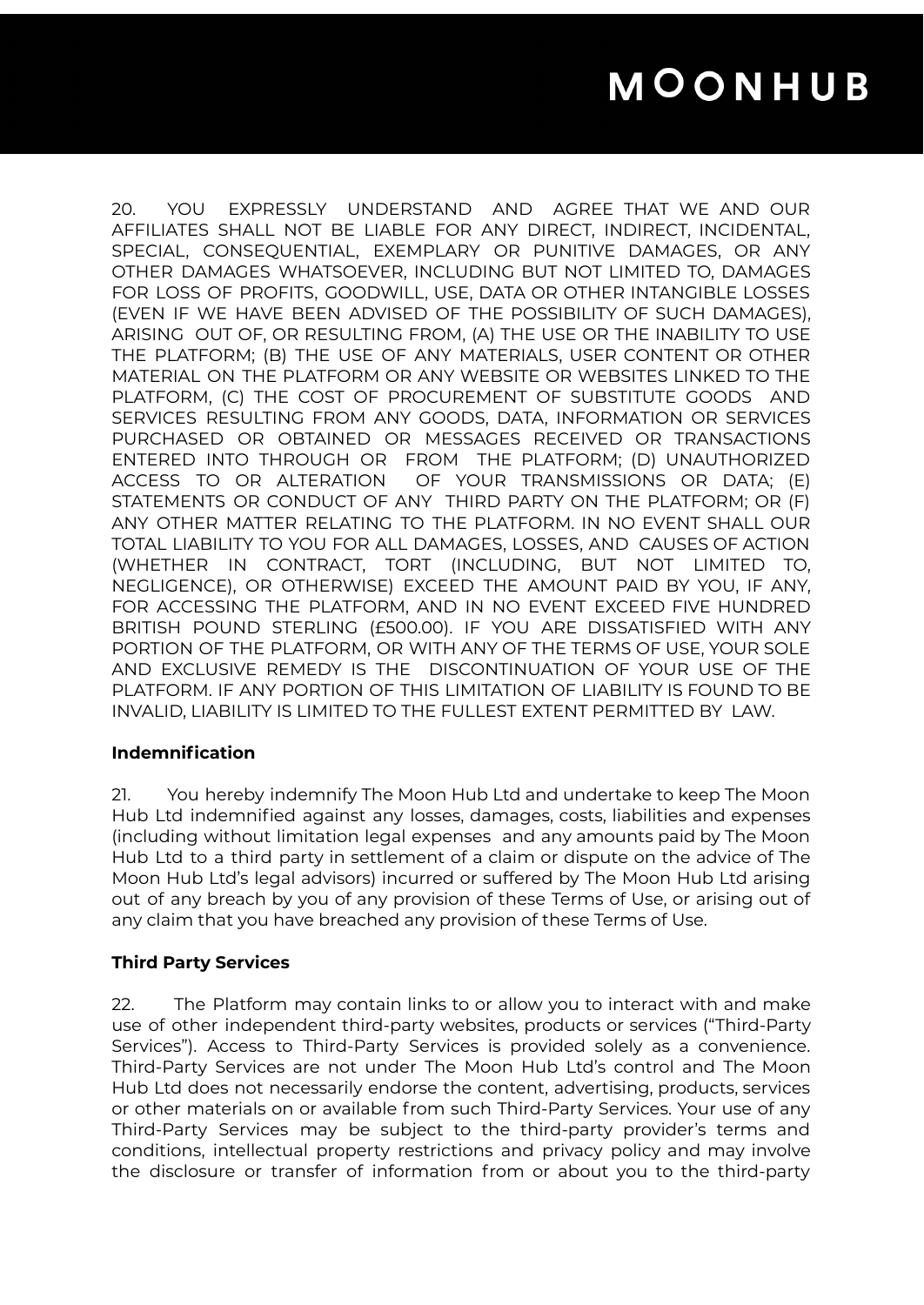provider. You will need to make your own independent judgment regarding your use of and interaction with any Third-Party Services. You acknowledge and agree that The Moon Hub Ltd is not responsible for the availability of any Third-Party Services and that The Moon Hub Ltd shall not be responsible or liable, directly or indirectly, for any damage or loss caused or alleged to be caused by or in connection with you use of or interaction with any Third-Party Services.

## **Termination**

23. The Moon Hub Ltd may at any time and without notice terminate your account in its sole discretion, including, without limitation, for breach by you of any of your representations, warranties or obligations under these Terms of Use. The Moon Hub Ltd may also suspend or terminate your access to the Platform and remove all User Content if you do not have a paying subscription and have not accessed it for twelve (12) or more consecutive months.

24. You may terminate your access to the Platform at any time, with or without cause. Upon any termination of your access to the Platform: (i) your account may be cancelled and closed or suspended and your user identification code and password shall be deactivated; (ii) all User Content purchased, created or uploaded by you shall be removed from the Platform; The Moon Hub Ltd may however continue to use those items for internal archival and/or reference purposes; (iii) you shall forfeit all right, title and interest in and to any and all Usage Credits; and (iv) The Moon Hub Ltd may permanently delete your User Content.

25. Cancellation of your account shall not relieve you or your employer of any payment obligations that may have arisen prior to such termination, or any other obligations pursuant to any other agreement that has not been specifically terminated.

#### **Miscellaneous**

26. All terms and conditions of these Terms of Use which are destined (whether expressed or not) to survive the duration or termination of the agreement between parties shall so survive.

27. These Terms of Use and the Framework Agreement constitute the final and complete expression of the parties' agreement and understanding with respect to the subject matter herein and supersedes all other prior agreements. In the event of conflict between these Terms of Use and the Framework Agreement, the Framework Agreement shall prevail.

28. Your use of the Platform does not give you any authority to act as an agent, legal representative or employee of The Moon Hub Ltd or of any third party with whom The Moon Hub Ltd has a relationship, and you agree not to represent that you are otherwise.